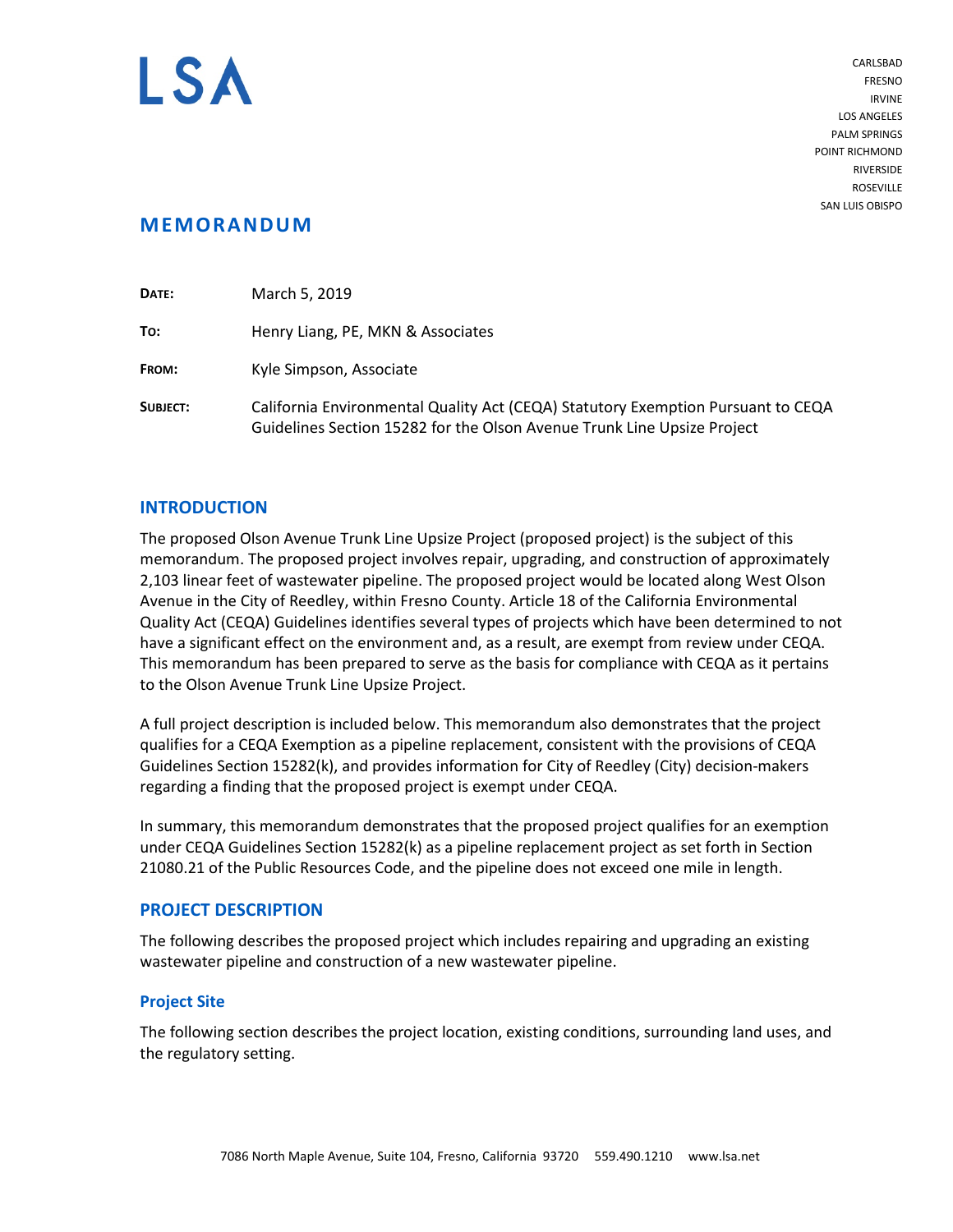## *Project Location*

The project site is located in the western portion of the City of Reedley, within Fresno County. The project site is located within the right-of-way of West Olson Avenue, west of the intersection of West Olson Avenue and Reed Avenue, and Cricket Hollow Park. The pipeline would terminate at the City's wastewater treatment plant (WWTP), located at 1701 West Huntsman Avenue.

## *Existing Conditions*

West Olson Avenue is a two-lane undivided roadway with travel lanes approximately 12 feet wide and shoulders approximately six to seven feet wide. The east end of the Olson Avenue bridge is approximately 325 feet west of the intersection of West Olson Avenue and Reed Avenue. Driveways providing access to Cricket Hollow Park and the wastewater treatment plant are located approximately 125 feet west of the west end of the bridge.

Cricket Hollow Park is a City-owned park located on the west bank of the Kings River. The park includes picnic tables and barbecues, parking and restrooms. A portion of Cricket Hollow Park west of the driveway from West Olson Avenue is an undeveloped field not currently utilized for park activities.

### *Surrounding Land Uses*

A variety of land uses surround the project site, and the project site crosses the Kings River. Immediately north of the project site on the east side of the Kings River is Monument Hill Park. The Reedley Beach and a mobile home park are located on the west side of the Kings River, north of West Olson Avenue.

On the south side of West Olson Avenue, the Reedley Cemetery is located east of the Kings River. Single-family homes and the WWTP are located west of Cricket Hollow Park.

## *Regulatory Setting*

The project site is located adjacent to areas designated as Open Space and Public/Institutional Facility in the City's General Plan.<sup>[1](#page-1-0)</sup> The project site is located within and adjacent to Resource Conservation and Open Space (RCO) and Urban Reserve (UR) zoning districts as identified in the City of Reedley Zoning Map.<sup>[2](#page-1-1)</sup>

#### **Proposed Project**

The proposed project includes repairing and upgrading the existing pipeline in West Olson Avenue and construction of a new pipeline to minimize the risk of future pipeline failures and to have the pipeline sized to accommodate wastewater generated by anticipated population growth in Reedley. The total length of the proposed pipeline would be approximately 2,103 feet. Approximately 793

<span id="page-1-0"></span><sup>&</sup>lt;sup>1</sup> Reedley, City of, 2013. *City of Reedley General Plan 2030*. January.<br><sup>2</sup> Reedley, City of, 2015. City of Reedley Zoning Map. April 6.

<span id="page-1-1"></span>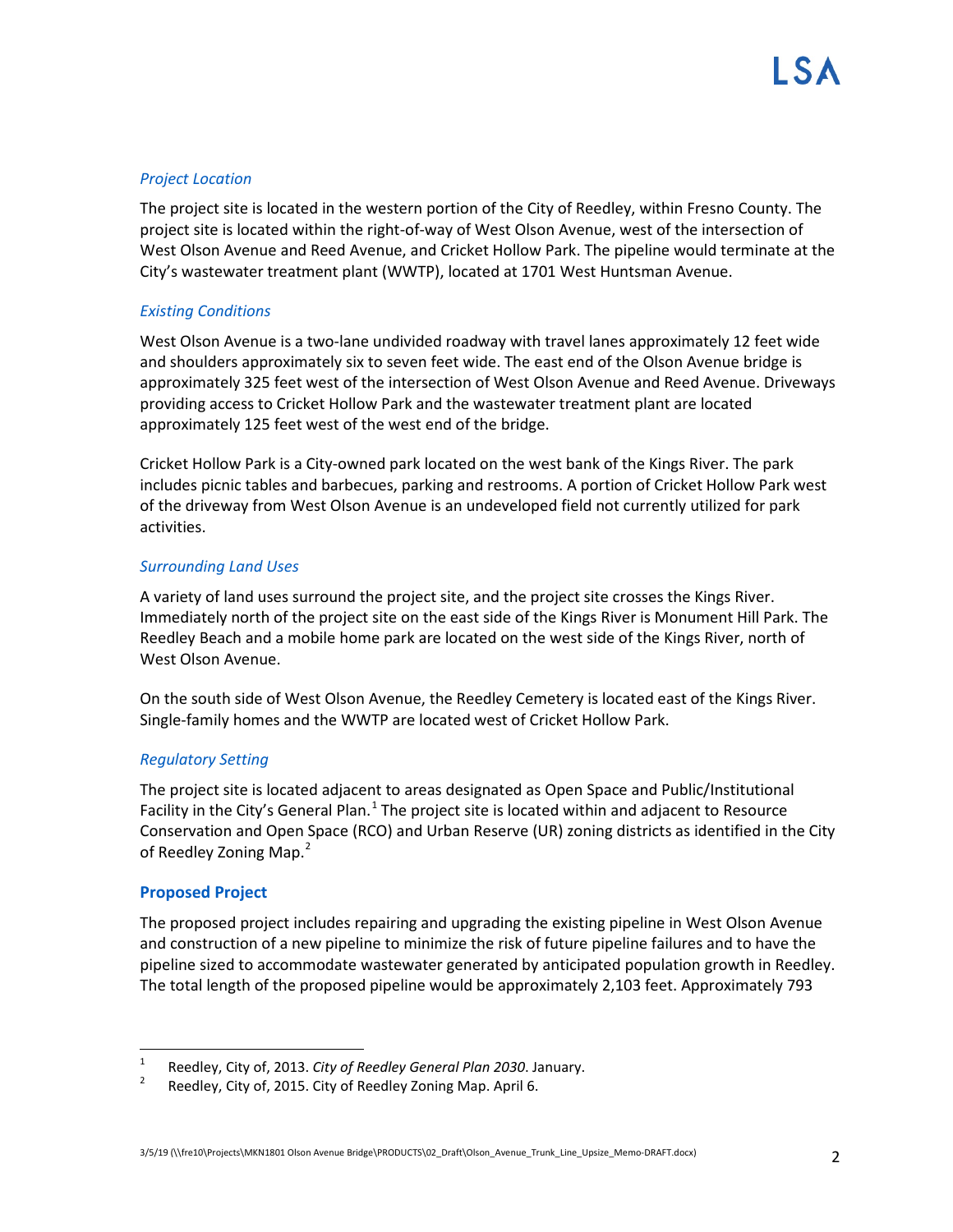feet of existing pipe would be repaired, and approximately 1,310 feet of new pipe would be constructed.

As shown in Figure 1, the proposed alignment of the pipeline starts near the intersection of West Olson Avenue and Reed Avenue; it then continues west along West Olson Avenue across the southern side of the Olson Avenue bridge and then turns south through Cricket Hollow Park. Table A provides a summary of the approximate lengths of each pipe section shown in Figure 1.

| <b>Pipeline Section</b> | <b>Approximate Length</b> |
|-------------------------|---------------------------|
| $CO-1$                  | 45.03                     |
| $CO-2$                  | 71.76                     |
| $CO-3$                  | 349.74                    |
| $CO-4$                  | 22.99                     |
| $CO-5$                  | 672.73                    |
| $CO-6$                  | 148.17                    |
| $CO-7$                  | 609.17                    |
| $CO-8$                  | 184.00                    |
| <b>Total</b>            | 2,103.59                  |

## **Table A: Pipeline Section Lengths**

Source: MKN (2019).

The City chose to utilize the alignment of the existing pipe located along West Olson Avenue because it was determined that the existing 21-inch pipe on the Olson Avenue bridge could remain as-is without overflowing the existing wastewater collection system. Although the proposed project does not propose an additional pipe across the Olson Avenue bridge, a new diversion structure would be installed on the east side of the bridge to accommodate future flow splitting. In the future, the City may choose to add an additional pipe on the north side of the Olson Avenue bridge by using the new diversion structure.

The existing manhole on the 21-inch reinforced concrete pipe in the Cricket Hollow Park entrance would be replaced and a new 36-inch pipe which would connect to the new manhole and divert flows to the west by plugging the existing 21-inch pipe to the south. The proposed wastewater pipe would be located along the eastern edge of the undeveloped field within Cricket Hollow Park. This area of Cricket Hollow Park has the highest elevation within the park. Locating the proposed pipeline within this area would require less fill material to be used to cover the new pipeline.

Within Cricket Hollow Park, the proposed pipeline would connect with the existing 10-inch wastewater pipe extending from Henley Creek Road that serves the residences immediately west of Cricket Hollow Park. In addition, the new pipeline would join with the existing 15-inch wastewater pipeline from the mobile home park and existing park restroom. The proposed wastewater pipe would cross under the existing 21-inch manhole and continue to the pump station. The proposed pipeline alignment would eliminate the existing siphon located within Cricket Hollow Park, minimize earthwork, maintain the ability to develop the undeveloped field within of Cricket Hollow Park, and minimize bypass pumping requirements.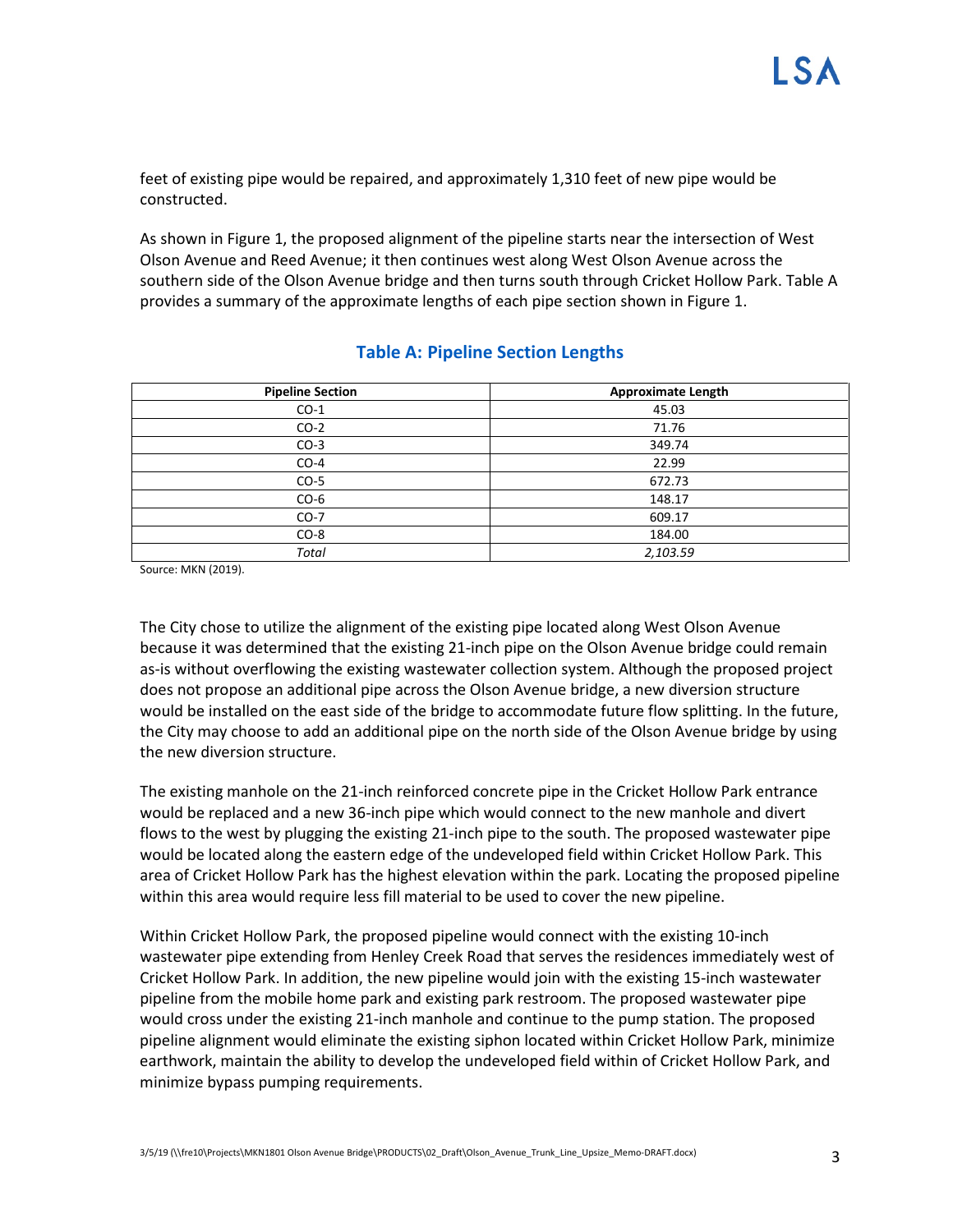



 $\bigodot$ **Structure** 

Conduit

P:\MLk1801 Olson Avenue Bridge\PRODUCTS\Figures\Figure\_1.ai (2/19/19)

*Olson Avenue Trunk Line Upsize Project* SOURCE: MKN, JANUARY 2019. NATURE 2019.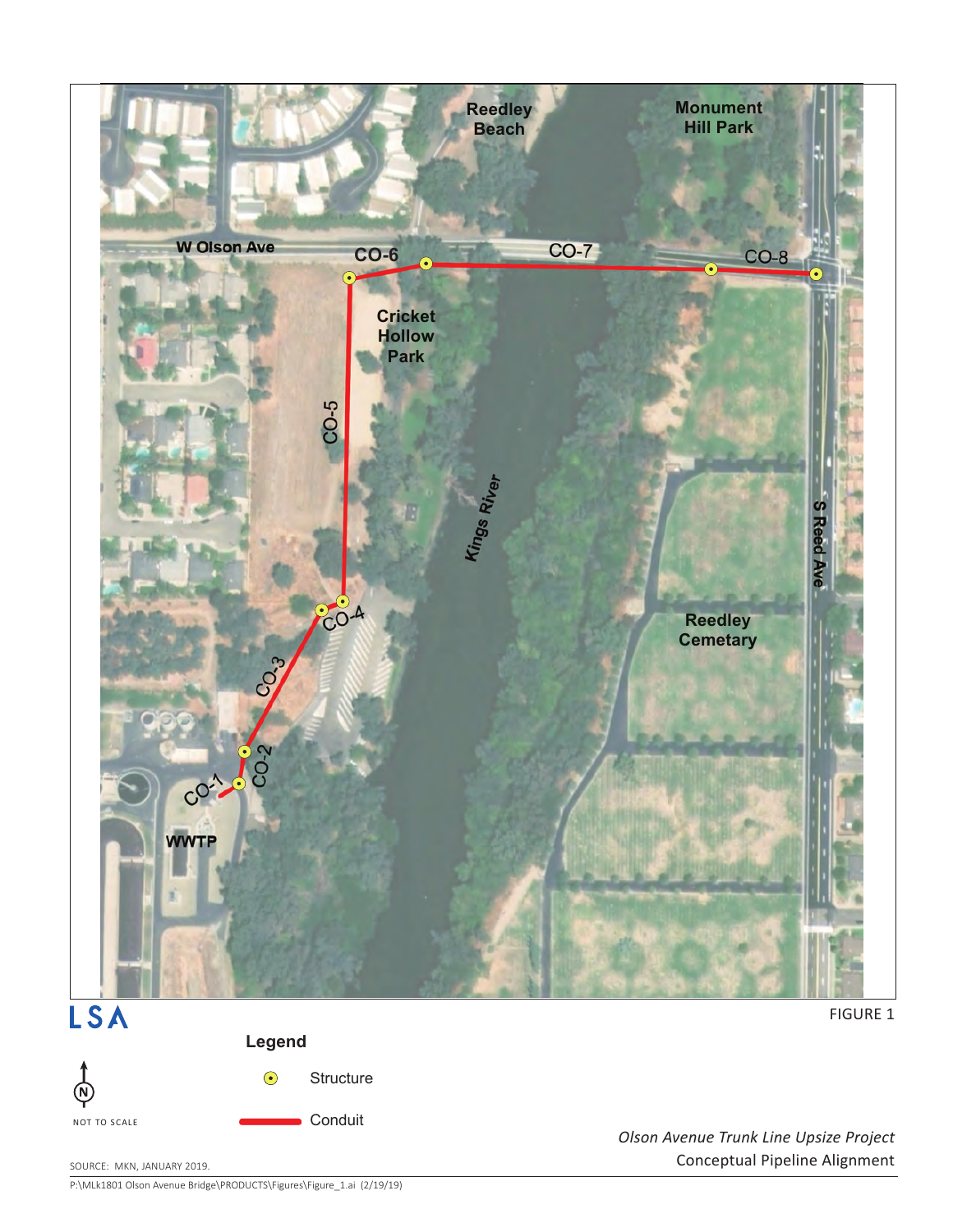## *Construction Schedule*

Construction of the proposed project would take approximately 24 weeks. Construction staging areas would be determined by the construction manager, but would be generally located within Cricket Hollow Park.

## **Project Approvals**

A number of permits and approvals would be required for the proposed project. While the City is the CEQA Lead Agency for the proposed project, the State Water Resources Control Board (SWRCB) would also have discretionary authority related to the project and approvals. A list of the potential permits and approvals that may be required is provided in Table B.

| Agency                        | <b>Potential Permits/Approvals</b>                                              |
|-------------------------------|---------------------------------------------------------------------------------|
| City of Reedley (Lead Agency) | Project approval                                                                |
|                               | Notice of Exemption adoption                                                    |
|                               | Provision of grading, demolition, construction, tree removal, parking, traffic, |
|                               | erosion permits and approvals                                                   |
| State Water Resources Board   | Stormwater Pollution and Prevention Plan (SWPPP)                                |

## **Table B: Potential Permits and Approvals**

Source: LSA (2019).

The proposed project qualifies for a CEQA Exemption as a Statutory Exemption, consistent with the provisions of CEQA Guidelines Section 15282(k).

## **STATUTORY EXEMPTION**

Article 18 of the CEQA Guidelines identifies several types of projects which have been determined to not result in significant effects on the environment and, as a result, are exempt from review under CEQA. This memorandum has been prepared to serve as the basis for compliance with CEQA as it pertains to the proposed project, and to demonstrate that the proposed project qualifies for a CEQA Exemption, consistent with the provisions of CEQA Guidelines Section 15282(k) which states the following:

*The installation of new pipeline or maintenance, repair, restoration, removal, or demolition of an existing pipeline as set forth in Section 21080.21 of the Public Resources Code, as long as the project does not exceed one mile in length.*

Section 21080.21 of the Public Resources Code states the following:

*This division does not apply to any project of less than one mile in length within a public street or highway or any other public right-of-way for the installation of a new pipeline or the maintenance, repair, restoration, reconditioning, relocation, replacement, removal, or demolition of an existing pipeline. For purposes of this section, "pipeline" includes subsurface*